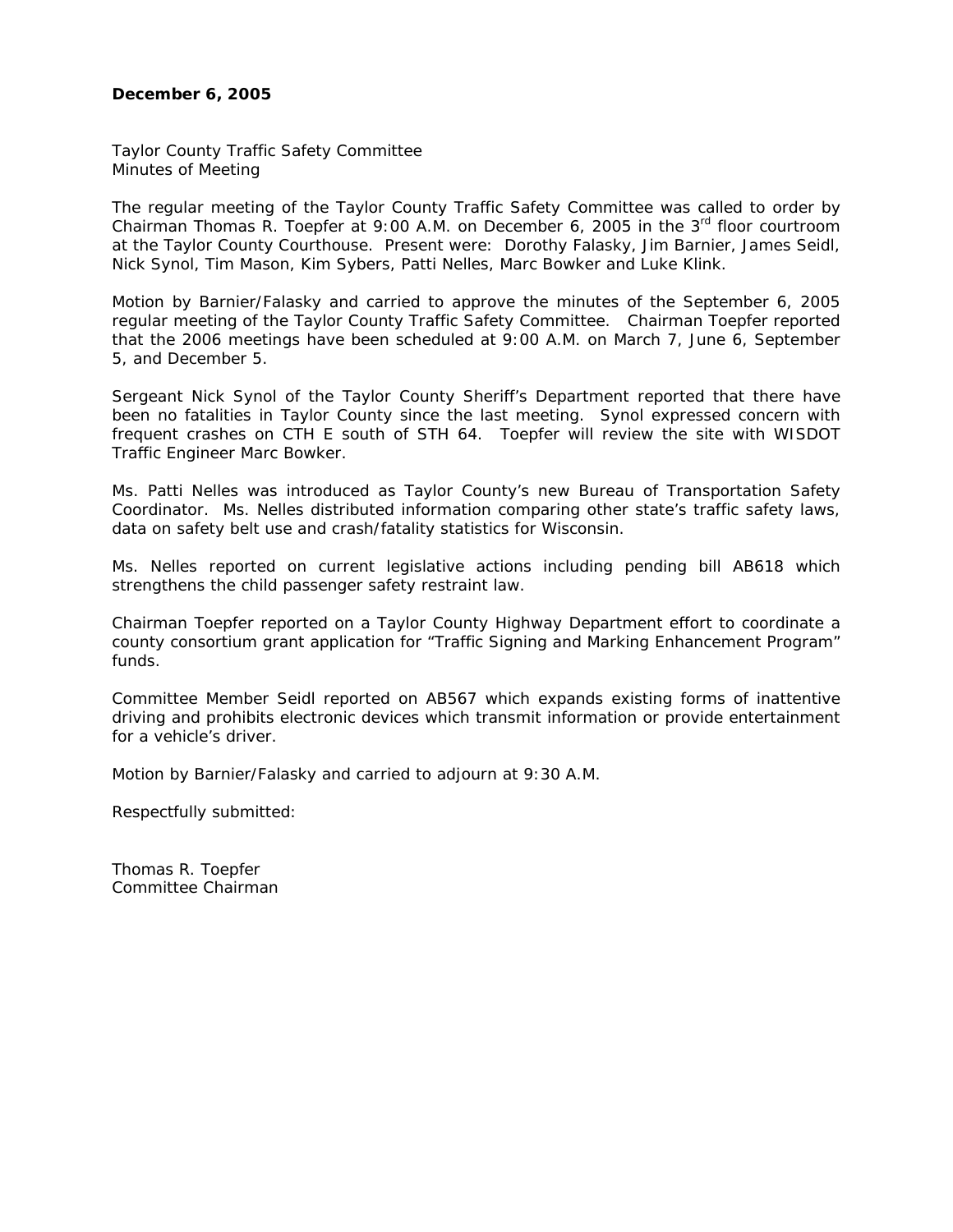# **September 6, 2005**

Taylor County Traffic Safety Committee Minutes of Meeting

The regular meeting of the Taylor County Traffic Safety Committee was called to order by Chairman Thomas R. Toepfer at 9:00 A.M. on September 6, 2005 in the 3<sup>rd</sup> floor courtroom at the Taylor County Courthouse. Present were: Dorothy Falasky, Jim Barnier, James Seidl, Nick Synol, Tim Mason, Sean Haskamp, Tim Ludwig, Bruce Kinlen, Diane Niggemann and Kim Sybers.

Motion by Barnier/Seidl and carried to approve the minutes of the June 7, 2005 regular meeting of the Taylor County Traffic Safety Committee.

Sergeant Nick Synol of the Taylor County Sheriff's Department reported that there have been no fatalities in Taylor County since the last meeting.

The District 6 Traffic Safety Coordinator was not present.

The committee discussed the STH 13/CTH O intersection. Chairman Toepfer expressed concern that westbound traffic on CTH O with a green light and a speed of 45 mph does not have adequate sight distance to the north due to the abandoned building. Traffic Engineer Tim Mason reported that the crash history of the intersection documents only one incident. Motion by Seidl/Falasky to recommend that Chairman Toepfer pursue hazard elimination funding to address the intersection.

Chairman Toepfer reported that he received no response to the committee's resolution to address inattentive drivers.

Motion by Barnier/Seidl and carried to adjourn at 10:00 A.M.

Respectfully submitted:

Thomas R. Toepfer Committee Chairman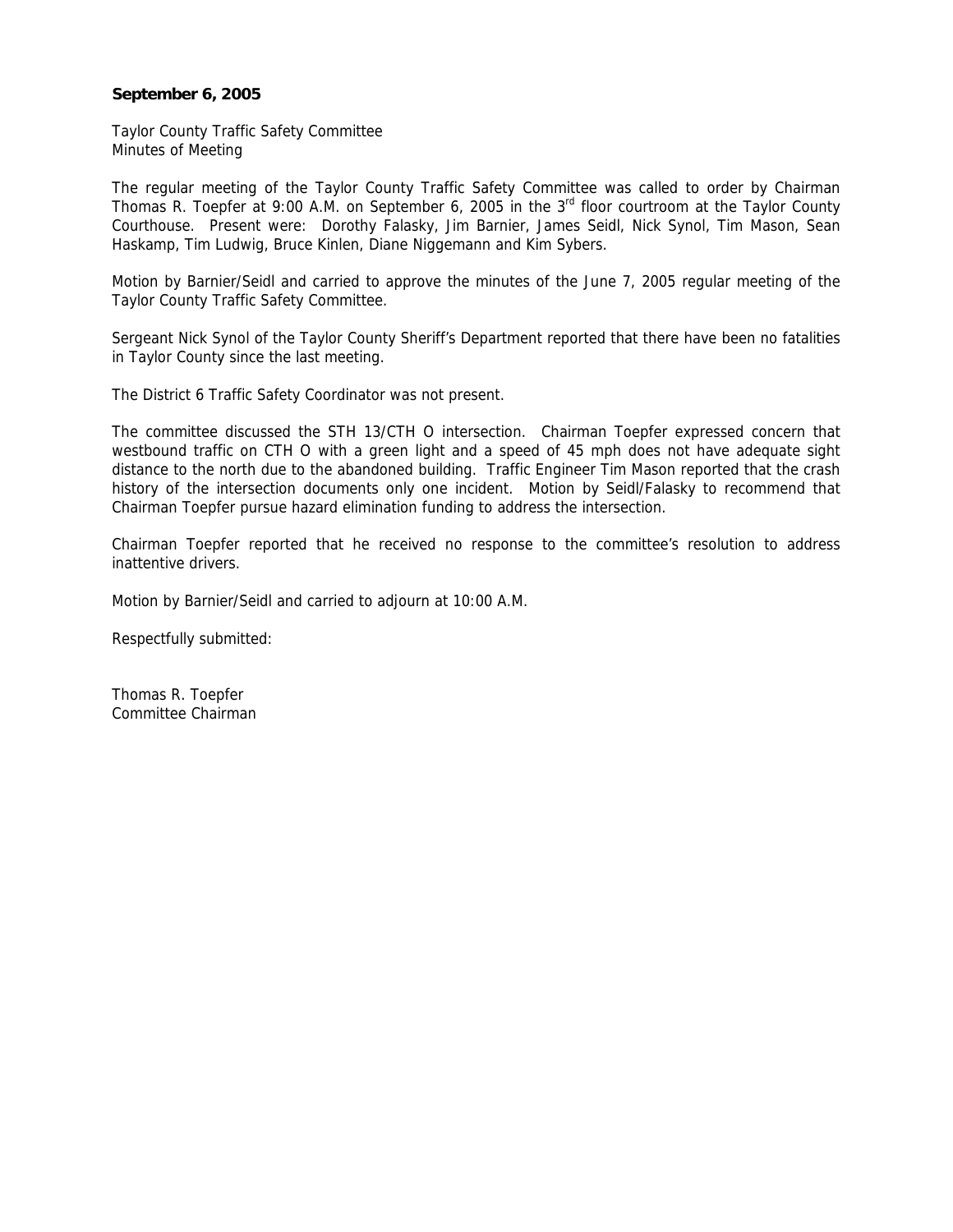# **June 7, 2005**

Minutes of Meeting

The regular meeting of the Taylor County Traffic Safety Committee was called to order by Chairman Thomas R. Toepfer at 10:00 A.M. on June 7, 2005 at the Taylor County Courthouse. Present were: Dorothy Falasky, Jim Barnier, James Seidl, Justin Lokken, Nick Synol and Tim Mason.

Motion by Seidl/Barnier and carried to approve the minutes of the March 1, 2005 regular meeting of the Taylor County Traffic Safety Committee. After discussion, motion by Barnier/Falasky and carried to begin future meetings at 9:00 A.M.

Officer Synol reported that there have been no fatalities in Taylor County since the last meeting. Officer Synol expressed appreciation for the increased state patrol presence over the Memorial Day weekend to enforce the "Click it or Ticket" campaign.

WISDOT Traffic Safety Representative Dennis Johnson was unable to attend the meeting.

Motion by Seidl/Falasky and carried to approve the attached resolution for presentation to all Taylor County legislative representatives.

Chairman Toepfer reviewed statutory membership requirements for the committee and reported that the committee is in compliance.

Motion by Barnier/Seidl and carried to adjourn at 10:30 A.M.

Respectfully submitted by Thomas R. Toepfer, Committee Chairman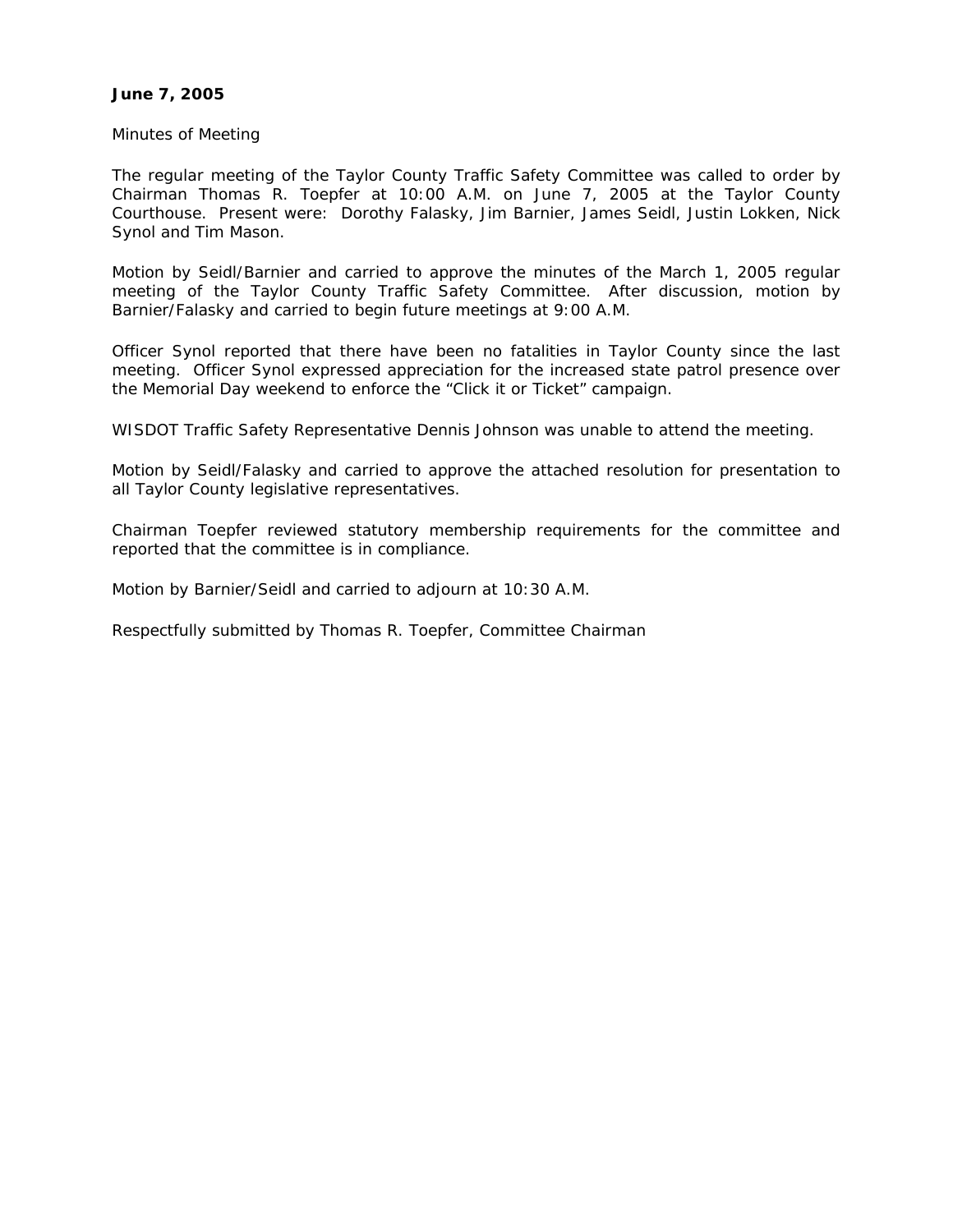## **Resolution**

Taylor County Traffic Safety Commission Medford, WI 54451

**Whereas***,* inattentive driving and/or distracted drivers is the primary cause of motor vehicle accidents; it being cited as the contributing factor in 17.5% of all crashes and in almost 13% of fatal crashes in Wisconsin, and

**Whereas,** drivers are often distracted by such mundane activities as conversing with others in the auto, listening to or tuning the radio, watching children, observing objects or activities on the roadside, eating, drinking and/or smoking while driving, retrieving dropped objects in the car, reading maps or other materials, and numerous other routine actions, and

**Whereas,** the problem of distracted drivers has been exacerbated in recent years by the introduction of newly developed electronic technology including cell phones, CD players, global positioning instruments with visual map displays, portable electronic games, etc., and most problematic of all, the recent introduction of cell phones with visual display of text messages and /or pictures, and portable DVD players which can be energized by power outlets in the driver compartment and viewed by drivers while operating their vehicles, and

**Whereas,** the use of these electronic devices with visual displays while operating a motor vehicle is exceptionally hazardous because it requires that drivers take their eyes off the road to view the displays, and

**Whereas,** operating a motor vehicle on our often congested highways requires the fulltime, undivided attention of the operator leaving no time for other distractions, and

**Whereas,** Chapter 346.89 **Inattentive Driving,** Wisconsin Statutes, was enacted prior to the advent of the many distracting electronic devices found in the automobiles of today, currently fails to address these issues, and is also so broadly written that law enforcement and traffic officers have difficulty citing drivers for the offense unless such drivers have caused, or could very likely, cause an accident; now, therefore, be it

**Resolved** that the Taylor County Traffic Safety Commission strongly urges the Wisconsin Legislature to enact legislation which recognizes the additional hazards created by recently developed electronic devices, especially those with visual displays, and which includes provisions more clearly defining driver actions which constitute inattentive or distracted motor vehicle operation, and, be it further,

**Resolved** that a copy of this resolution be forwarded to each member of the legislature having constituents in Taylor County and a copy provided to the Bureau of Transportation Safety, Wisconsin Department of Transportation.